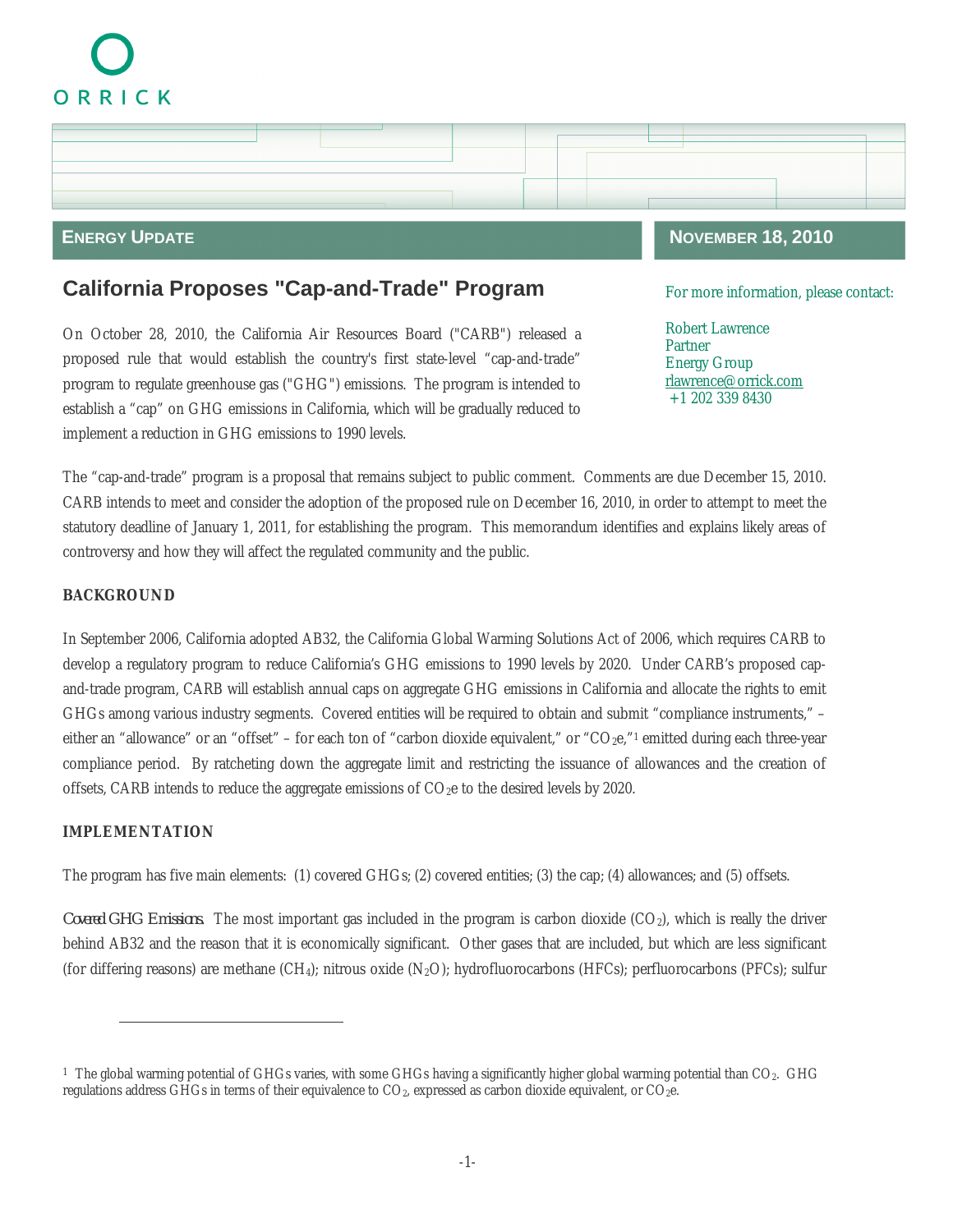hexafluoride (SF<sub>6</sub>); nitrogen trifluoride (NF<sub>3</sub>); and certain other fluorinated GHGs.<sup>2</sup> The GHG emissions covered in the proposed rule are the same as those required to be monitored and reported under EPA's mandatory GHG reporting rules, but are more extensive than those that will be regulated by EPA under federal regulations scheduled to take effect January 2, 2011, or the GHGs that are currently regulated internationally under the Kyoto Protocol.<sup>3</sup> This means that California is proposing regulatory obligations that are not expected to exist in any other jurisdiction.

*Covered Entities.* CARB proposes to implement the program in two phases, focusing on large emitters in the electricity sector and certain industries in Phase I, and on the remaining regulated entities in Phase II. Phase I commences January 1, 2012 and will encompass the next three calendar years. Phase II commences on January 1, 2015, and constitutes a second three-year compliance period. A third compliance period will commence January 1, 2018, and terminate on December 31, 2020.

During Phase I, compliance obligations are imposed upon "first deliverers of electricity" and "operators of [covered] facilities." "First deliverers of electricity" include all operators of electricity generating facilities located in California that emit more than 25,000 metric tons per year of  $CO<sub>2</sub>e$ , as well as electricity importers.<sup>4</sup> Operators of covered facilities include the operators of cogeneration facilities, stationary combustion facilities and certain other major industrial facilities<sup>5</sup> that emit more than 25,000 metric tons per year of  $CO<sub>2</sub>e$ .

Phase II expands the group of entities regulated under the program to include the production and importation of natural gas, liquefied petroleum gas and most liquid fossil fuels, in amounts representing the emission of more than 25,000 metric tons of  $CO<sub>2</sub>e$ . This expansion effectively regulates many other uses of fossil fuels, including the use as fuel for small electric

<sup>5</sup> The applicable industrial processes or operations are:

| Cement production            | Cogeneration                   | Glass production      |
|------------------------------|--------------------------------|-----------------------|
| Hydrogen production          | Iron and steel production      | Lime manufacturing    |
| Nitric acid production       | Oil and natural gas systems    | Petroleum refining    |
| Pulp and paper manufacturing | Self-generation of electricity | Stationary combustion |

<sup>&</sup>lt;sup>2</sup> "Other fluorinated GHGs" is defined to mean  $SF_6$ ,  $NF_3$ , and "any fluorocarbon except for controlled substances as defined at 40 CFR Part 82, subpart A and substances with vapor pressures of less than 1 mm of Hg absolute at 25 C. With these exceptions, 'fluorinated GHG' includes any hydrofluorocarbon; any perfluorocarbon; any fully fluorinated linear, branched, or cyclic alkane, ether, tertiary amine, or aminoether; any perfluoropolyether; and any hydrofluoropolyether."

<sup>&</sup>lt;sup>3</sup> EPA's Tailoring Rule and the Kyoto Protocol address only six GHGs, or carbon dioxide, methane, nitrous oxide, hydrofluorocarbons, perfluorocarbons, and sulfur hexafluoride.

<sup>&</sup>lt;sup>4</sup> Phase I will include imports of electricity from "specified" generation facilities if the imported electricity is associated with more than 25,000 metric tons CO<sub>2</sub>e of GHG emissions. If the source of the electricity cannot be specifically identified, then the Phase I program will apply to all of the electricity imported by the importer, with an assumed default rate of GHG emissions assigned to that electricity.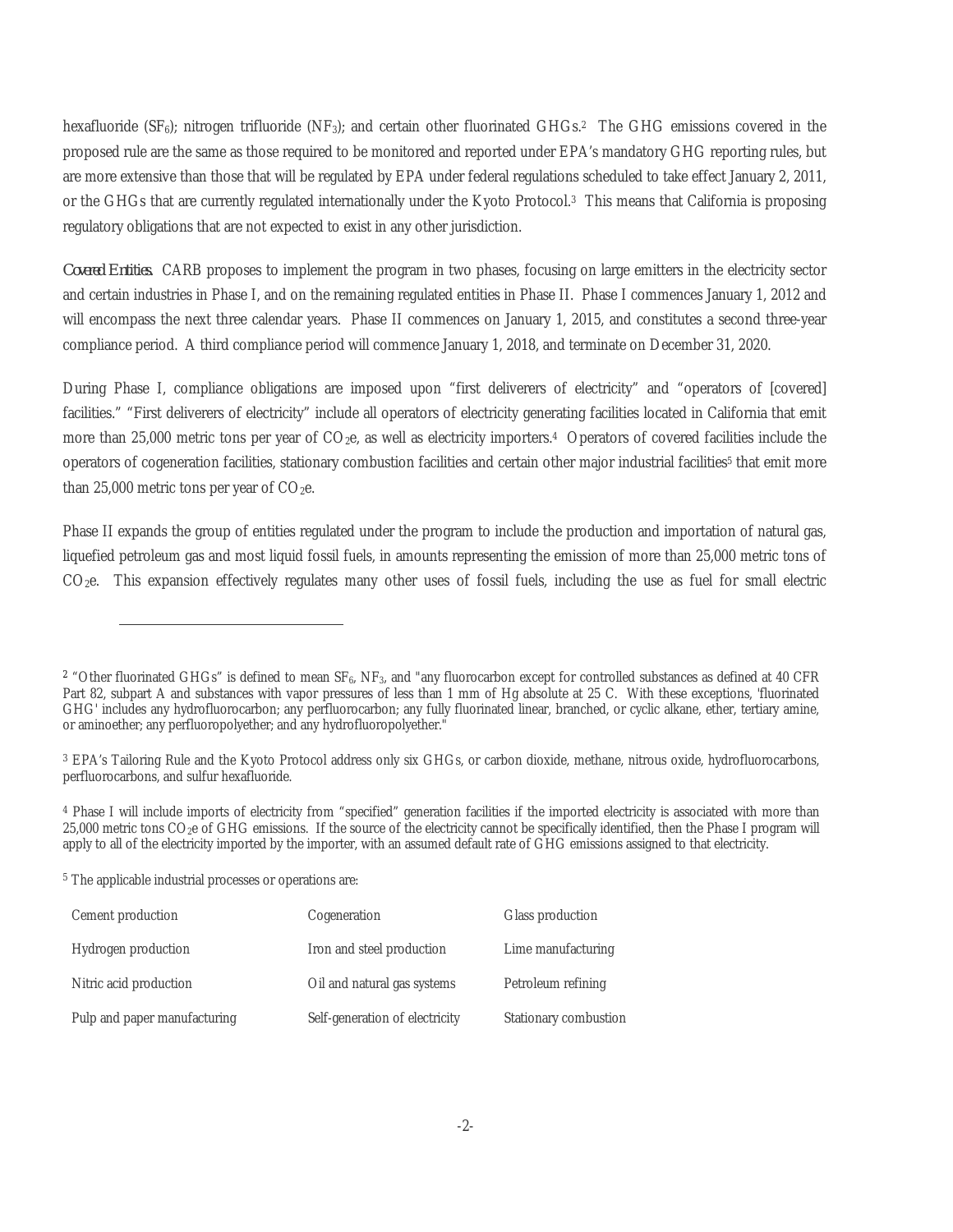generation facilities, commercial facilities and industrial facilities. The entities obligated to comply with the program would generally be the importers, producers and distributors. Accordingly, some of the smaller emissions sources, including residential and small commercial sources, would not be directly regulated under the program.

There are important exemptions from the program. Biomass from solid waste, waste wood, agricultural crops or crop waste, and certain harvested wood that are used as fuel would be exempt (subject to detailed specifications and verification). Biofuels from agricultural products or ethanol from cellulosic biofuels, corn starch, or sugar cane would also generally be exempt if they meet stringent technical criteria. Municipal solid waste may be exempt from the program if the municipal solid waste is directly combusted or if the waste is converted to a clean burning fuel through a process that comports with regulatory requirements. Biomethane from organic waste and landfill gas is exempt.

*The "Cap" of Cap and Trade.* CARB intends to establish the GHG emissions cap at what it considers to be "business-as-usual" levels for 2012 and to reduce the emissions on a straight line basis (slightly less than 2% per year) until the end of the program in 2020. When natural gas and transportation fuels are added as part of Phase II of the program in 2015, the overall cap is increased to account for the new sources covered by the cap-and-trade program.<sup>6</sup> CARB has proposed a cap of 165.8 million metric tons of CO2e in 2012, with a peak of 394.5 million in 2015, declining to 334 million by 2020. Eighty-nine million allowances will be distributed to the electricity sector in the first compliance year, and that number will decline at the same rate as the aggregate cap over time. The remaining allowances, totaling approximately 76 million in 2012, will be allocated to the other covered entities.

| Compliance Period     | Year | Annual Allowance Budget |
|-----------------------|------|-------------------------|
| 1st Compliance Period | 2012 | 165.8 MM                |
|                       | 2013 | 162.8 MM                |
|                       | 2014 | 159.7 MM                |
| 2nd Compliance Period | 2015 | 394.5 MM                |
|                       | 2016 | 382.4 MM                |
|                       | 2017 | 370.4 MM                |
| 3rd Compliance Period | 2018 | 358.3 MM                |
|                       | 2019 | 346.3 MM                |
|                       | 202  | 334.2 MM                |

<sup>6</sup> The annual allowance budgets from 2012-2020, as set forth in CARB's Statement of Reasons: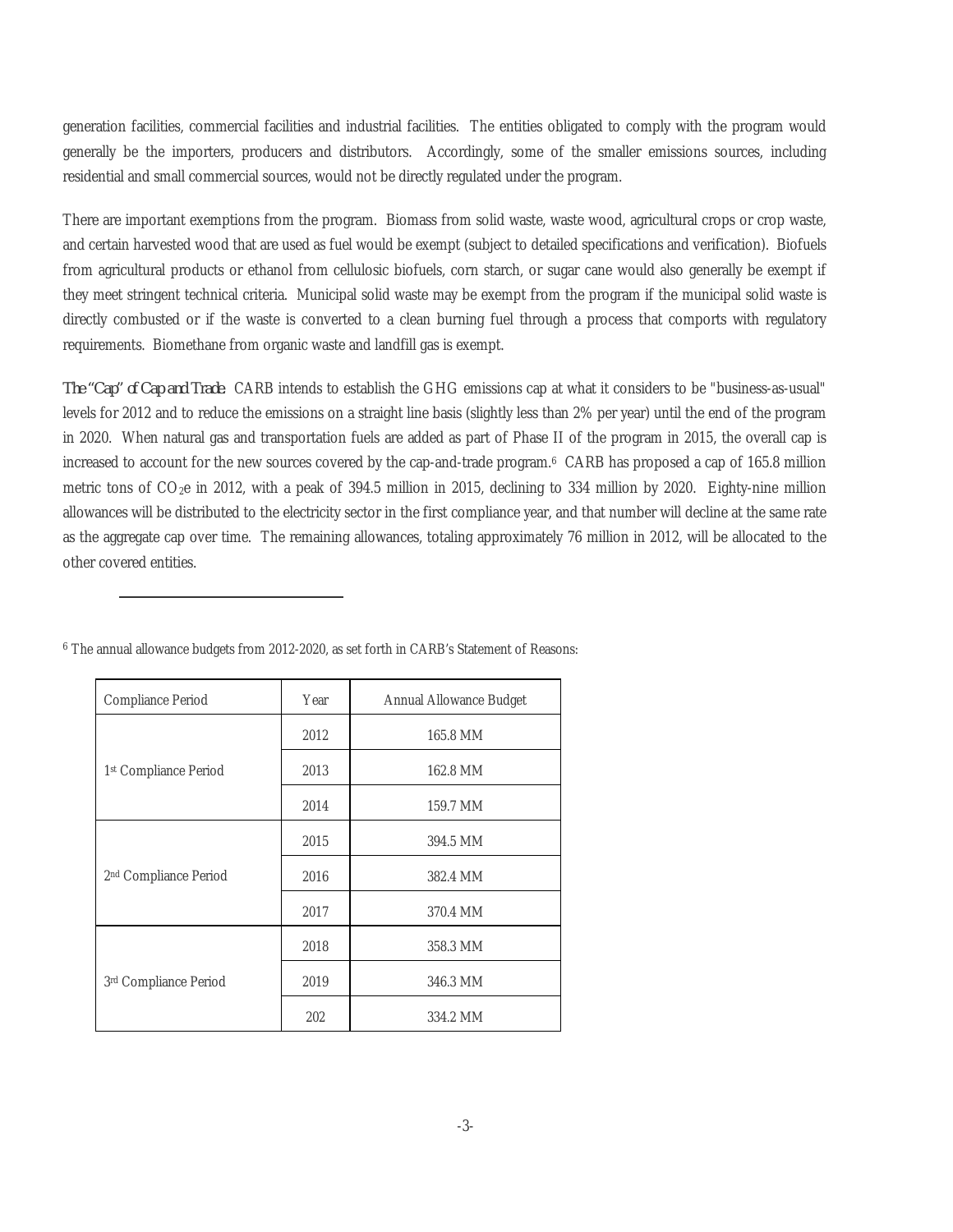*Allowances.* Each year, CARB will create or "issue" an aggregate number of allowances equal the cap for that year, each of which is intended to authorize the emission of one metric ton of  $CO<sub>2</sub>e$ . In the initial compliance year, 97% of the allowances will be distributed to covered entities in accordance with as-yet-to-be-determined baseline calculations. One percent of the total allowances will be held in a "cost containment" reserve in the first year, with increasing percentages being held in reserve over time. Two percent of the allowances each year will be reserved for auction by CARB to fund governmental projects relating to clean air.

CARB's allocation of allowances is the principal unsettled issue in the proposed rule. During Phase I, allowances will be issued for free to publicly-owned utilities and many (if not most) of the industrial users. Investor-owned utilities will also receive allowances for free ("IOU-Allocated Allowances"), but will be required to make them available to CARB to be publicly auctioned. Both the investor-owned utilities who receive "free" allocations, and other electricity deliverers (including importers) who do not receive allocations, will be required to bid for and buy allowances through the auction process. Publicly-owned utilities may retain the freely allocated allowances for their own compliance purposes, and may, but are not required to, sell allowances.

Industrial facility operators will initially receive allocations for free from CARB, and will not be required to submit them back to CARB for auction or to purchase allowances at auction. Over time, a portion of the allowances allocated to industrial facilities will be subject to auction requirements. The auction requirements vary by industry and over time, in an effort to avoid adverse competitive impacts upon California industry that would essentially transfer demand to out-of-state suppliers (referred to as "leakage").

CARB plans to use "benchmarks" to make additional allowances available to those manufacturers whose business grows. Benchmarks will be set by product type and amount of thermal energy used, and CARB will factor in the efficiency of the manufacturing process as well as the overall number of allowances available into these additional allocations. The benchmark concept has not been fully developed, and CARB's guidance notes that it may have to update the benchmarks, in particular as they relate to measuring the efficiency of manufacturing processes.

The proposed regulation sets a minimum bid price of \$10 per ton of  $CO<sub>2</sub>e$  in the first year, and escalates that minimum reserve price by 5% each year. As a result, all investor owned-utilities and independent power producers who sell energy to the IOUs, will be required to pay at least \$10 per  $CO<sub>2</sub>e$  (or approximately \$7 per MWh based on a gas-fired turbine generator) for allowances relating to their emissions. The auction is a closed-bid auction, and each quarterly auction will only consist of one round of bids.

The proceeds from the auction of IOU-Allocated Allowances will be used primarily to benefit ratepayers. Proceeds from the auction of allowances other than IOU-Allocated Allowances will be used by the state to further the goals of AB 32, either through rebate programs to ratepayers, or the distribution of grants or other benefits to community benefit funds, or low carbon investment funds.

In an attempt to limit gamesmanship or the ability to corner the market on allowances, CARB is proposing limits on the number of allowances a cap-and-trade participant may acquire. Covered entities may purchase a maximum of 10% of the total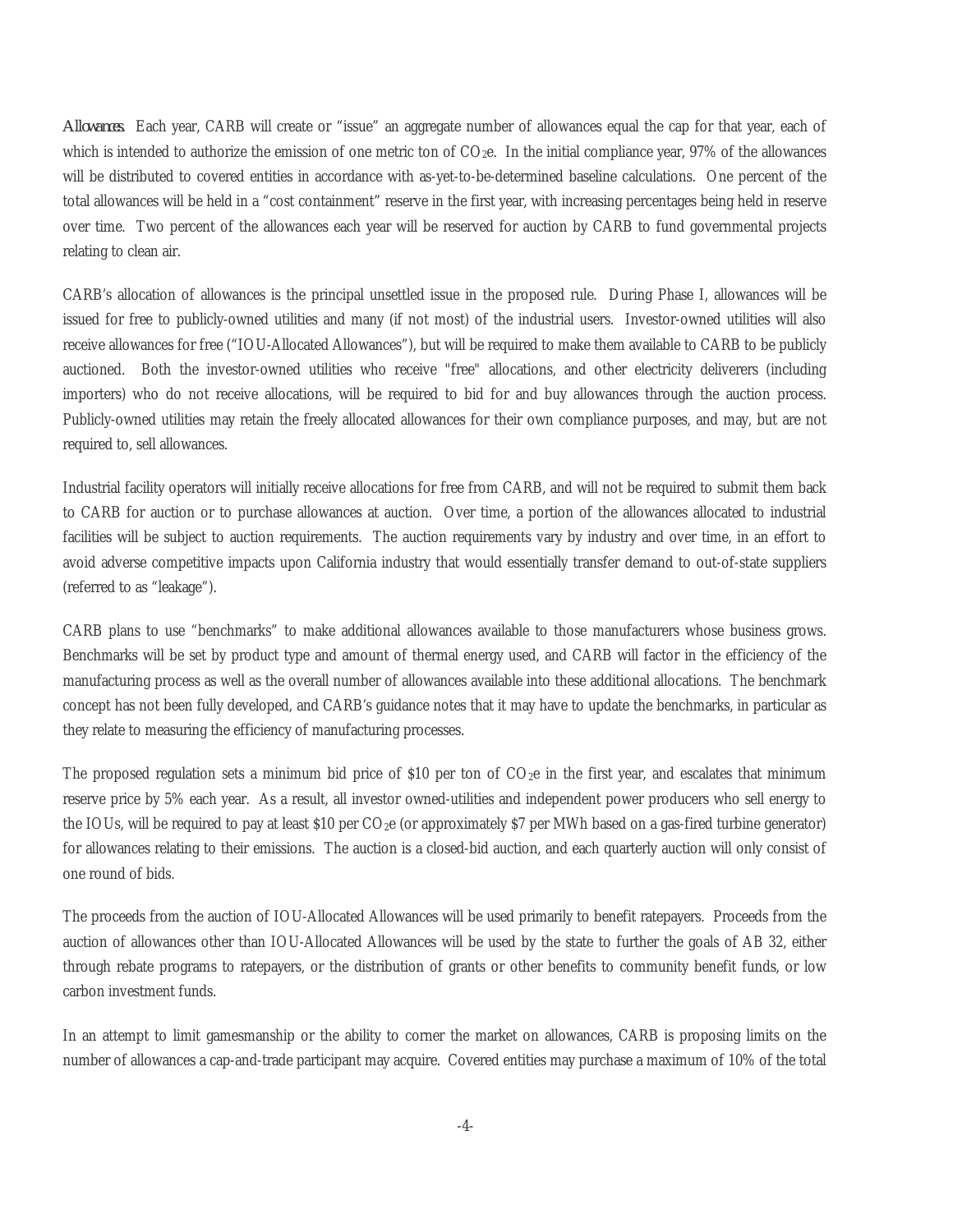number of allowances available for a budget year. Voluntary participants (i.e., non-regulated entities) may purchase a maximum of four percent of the total number of allowances. IOUs are exempt from the purchase limitations.

*Offset Credits.* A covered entity can demonstrate its compliance with cap-and-trade requirements either by acquiring allowances or offset credits. CARB will issue offset credits for authorized projects that result in verifiable emissions reductions. AB 32 requires that offset projects be evaluated to confirm that any reduction of emissions caused by the project are real, permanent, quantifiable, verifiable, enforceable, and additional. CARB will administer a program that is designed to define and enforce these criteria. CARB will also adopt protocols for specific project types that will be authorized to generate offsets. Only four protocols have been included in the proposed program: urban forest projects, ozone depleting substances, livestock manure digester projects, and U.S. Forest projects, and currently, only projects in North America are likely to be eligible. CARB will consider the approval of offsets for "sector-based" programs that reduce deforestation in other countries. Offsets will be available for "early action" projects that reduce or offset GHG emissions before the program was finalized. CARB proposes to limit the amount of offset credits that a covered entity may use at 8% of its compliance obligations.

### **COORDINATION WITH OTHER PROGRAMS**

The proposed cap-and-trade program is being established to accommodate the development of similar programs on a regional, national and international basis. CARB may consider and approve for compliance purposes credits or allowances created in other jurisdictions, if the market mechanics and objectives of such programs are consistent with those established in California. These programs would be approved on a case-by-case basis.

#### **NEXT STEPS**

The public comment period will close at noon on December 15, 2010. CARB will conduct a public hearing to consider adoption of the proposed regulation on December 16, 2010. Following the public hearing, CARB may adopt the regulation as proposed, or with non-substantial modifications. CARB may also adopt the proposed regulation with substantial modifications, but the regulation, as modified, would be subject to another public comment period at least 15 days before it is adopted.

There are still major areas within the proposed regulation that are not proposed in final form. These components of the program may be finalized on a different schedule from the current regulations. If the current proposal is finalized, comments on future modifications will be limited to those modifications. Accordingly, comments should be prepared in light of possible future changes to the program in connection with the completion of the proposal.

#### **ANALYSIS**

The proposed cap-and-trade rules raise many substantial issues for California, and present a number of implementation challenges that may be problematic for the regulated community. Orrick will be preparing comments on the regulations for various sectors of the regulated community that correspond to these issues.

*Auctions.* The auction process imposes a minimum price of \$10 per CO2e for the market participants required to bid for allowances. Such a fee is essentially a tax that imposes unnecessary costs on consumers in California, without affecting or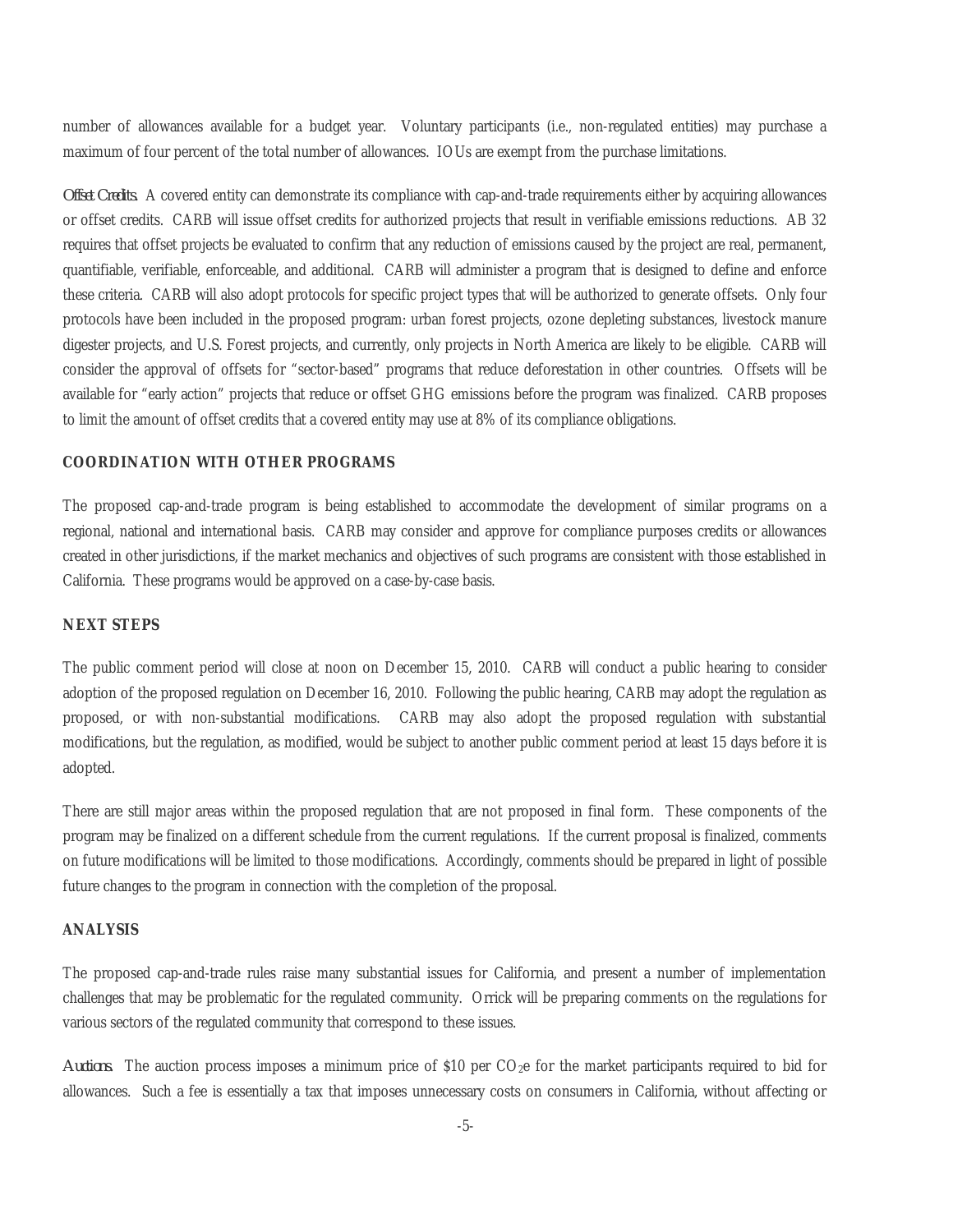enhancing the implementation of the program. If a cost is to be imposed, it should be imposed evenly, across all regulated entities, and should not be limited to investor-owned utilities and independent power producers and importers.

*Cap-and-trade mechanics*. Cap-and-trade systems need not require significant governmental management of the market, and are most efficient if the primary means of transfer is private transactions. By requiring most allowances to be distributed by auction, the AB32 cap-and-trade proposal makes the program dependent on governmental administration and loses much of the benefit of allowing trading of the allowances.

*Regulatory Redistribution of Revenues*. The costs of the cap-and-trade program will be borne by electricity ratepayers and by consumers of California goods and services. In the case of electricity ratepayers, most of the revenue generated by the capand-trade program is required to be rebated back to ratepayers. So, the ratepayers pay for the cap-and-trade program, including allowances. Then, California rebates the costs of the program (after administrative fees) to California ratepayers. On average, there is no significant benefit achieved by requiring the auction of the allowances and then rebating the proceeds to the ratepayers who will be paying those costs. The Air Resources Board is, however, considering alternative redistribution plans that would require some users to bear disproportionately large costs, while reducing the GHG costs for other users. It is unclear how this program incentivizes conservation or emissions reductions.

*Allocations of Allowances*. The most important issue in a cap-and-trade program is the initial allocation of allowances. Under California's proposed cap-and-trade program, most of the allocation issues have not yet been resolved. The Air Resources Board has not settled on the amount of the cap, and has not determined how to allocate allowances among industry segments. It may be premature to finalize a set of regulations when the primary issue affecting all regulated entities is not resolved, or even proposed, in a form that permits analysis and comment.

*Independent Power*. Independent power generators and importers are the one sector that will not directly receive allowances. All allowances that are obtained by these entities will need to be purchased at auction, from allowances auctioned by their utility customers, for the most part. In some cases, the commercial arrangements may allow the generators and importers to recover their costs in the price of the energy they generate or import. In other cases, those contractual arrangements will not allow such a passthrough of costs. The proposal will therefore treat independent power producers different depending on their contract status.

*Inter-Sector Competition*. The allowances used in the electricity industry and in the industrial sectors are the same types of allowances, and they are freely tradable. It is likely that competition will develop between electricity generators or importers on one hand, and industrial users on the other. There is no mechanism in the program for preventing crossover price competition that could adversely affect one industry sector or another.

*Opt-In Entities*. The proposed regulations permit entities to "opt in" to the program (i.e., become regulated) to establish status as a voluntary purchaser or seller of allowances or offsets. Once an entity chooses to opt-in, it must comply with all aspects of the rule. But, the overall cap would not increase. So, any opt-in entity would compete with regulated parties for allowances and offsets, increasing compliance costs at the expense of existing generators or importers of electricity, or other industrial operators.